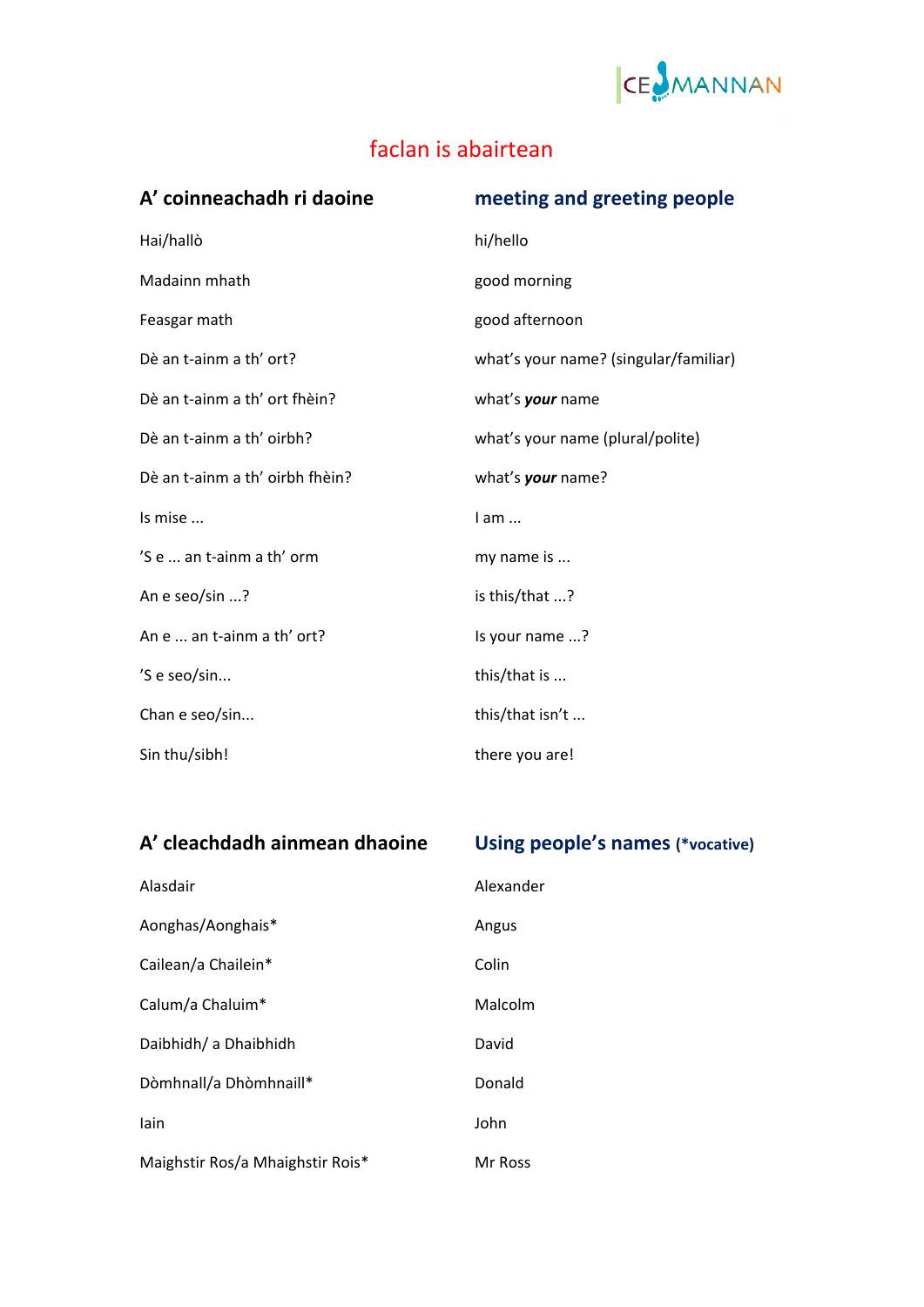

| Màrtainn/a Mhàrtainn*        | Martin                         |
|------------------------------|--------------------------------|
| Murchadh/a Mhurchaidh*       | Murdo                          |
| Pàdraig/a Phàdraig*          | Patrick                        |
| Pòl/a Phòil*                 | Paul                           |
| Ruairidh/ a Ruairidh*        | Roderick                       |
| Seòras /a Sheòrais*          | George                         |
| Seumas/a Sheumais*           | James                          |
|                              |                                |
| Anna                         | Anne                           |
| Catriona/a Chatriona*        | Catherine                      |
| Ceitidh/a Cheitidh*          | Katie                          |
| Ealasaid                     | Elizabeth                      |
| Eilidh                       | Helen                          |
| Mairead/a Mhairead*          | Margaret                       |
| Màiri/a Mhàiri*              | Mary                           |
| Mòrag/a Mhòrag*              | Marion                         |
| Raonaid/a Raonaid*           | Rachel                         |
| Seonag/a Sheonag*            | Joan                           |
| Seònaid/a Sheònaid*          | Janet                          |
| Sìne/a Shìne*                | Jean or Jane                   |
| Seadh                        | uh-huh                         |
| Sloinnidhean                 | <b>Surnames</b> (*female form) |
| Caimbeul/Chaimbeul*          | Campbell                       |
| Greumach/Ghreumach*          | Graham                         |
| Mac a' Phì/Nic a' Phì*       | MacPhee                        |
| MacAoidh/Nic Aoidh*          | MacKay                         |
| MacDhòmhnaill/NicDhòmhnaill* | MacDonald                      |